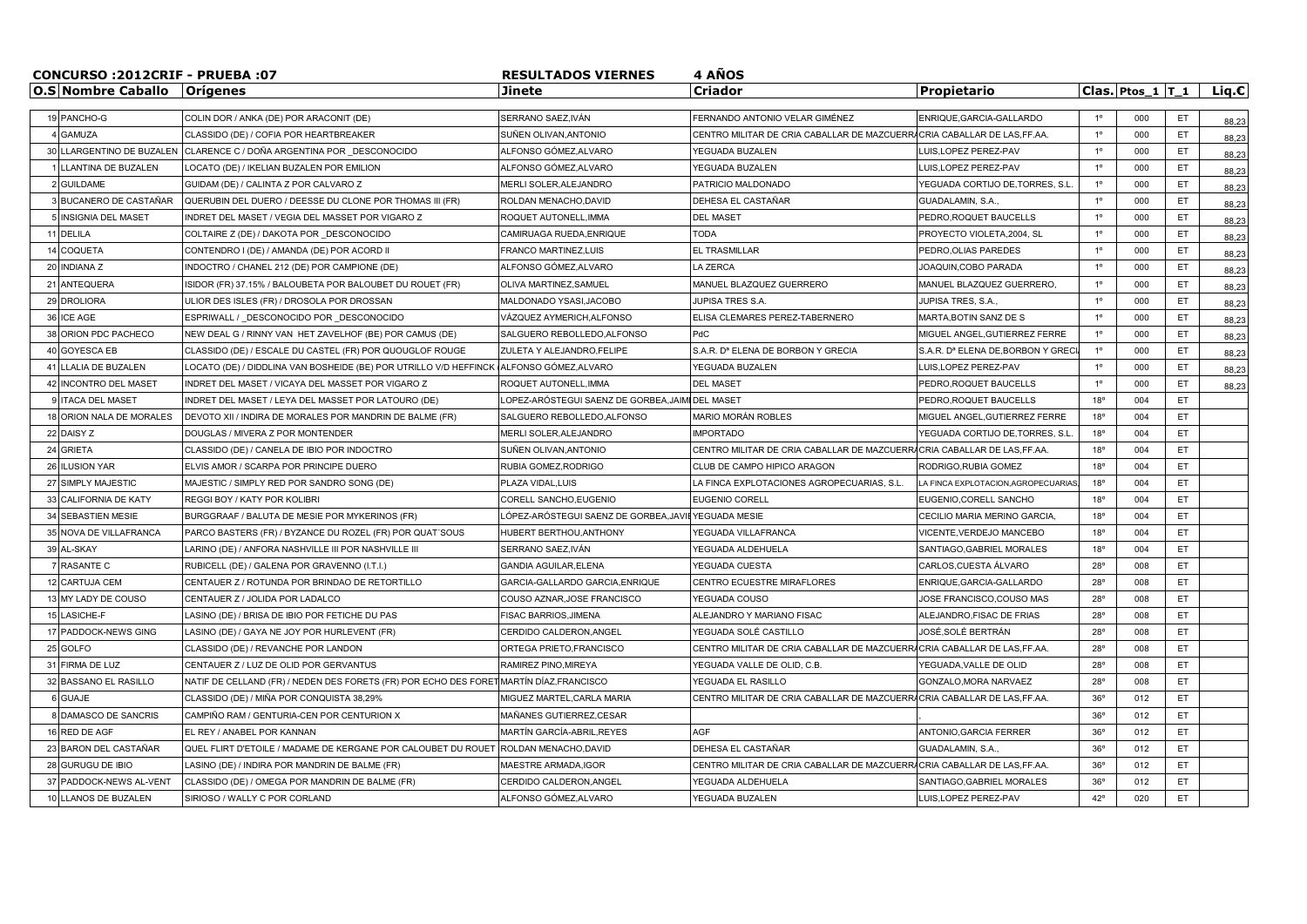| CONCURSO:2012CRIF - PRUEBA:08 |                                                                                    | <b>RESULTADOS VIERNES</b>                        | <b>5 ANOS</b>                                                            |                                                    |                |            |           |                                             |  |  |  |  |
|-------------------------------|------------------------------------------------------------------------------------|--------------------------------------------------|--------------------------------------------------------------------------|----------------------------------------------------|----------------|------------|-----------|---------------------------------------------|--|--|--|--|
| o.s Nombre Caballo            | <u> Orígenes</u>                                                                   | Jinete                                           | Criador                                                                  | Propietario                                        |                |            |           | $ {\sf Class}. $ Ptos 1T 1 $ $ Lig. $\sf C$ |  |  |  |  |
| 17 FABELA                     | CARPACCIO (DE) / MA BELLE AMIE S POR NIMMERDOR                                     | FERNÁNDEZ GIL-FOURNIER.LUIS                      | ICENTRO MILITAR DE CRIA CABALLAR DE MAZCUERRACRIA CABALLAR DE LAS.FF.AA  |                                                    |                | 000        | ET        | 106,25€                                     |  |  |  |  |
| 52 COROMENA DE WALYRO         | CORONADO (DE) / DIMENA (DE) POR DOMINO (GER)                                       | SUAREZ PEREZ, JAIME                              | YEGUADA WALYRO                                                           | AGROPECUARIA, RIO ALEGRE, S.L                      | $1^{\circ}$    | 000        | ET.       | 106,25€                                     |  |  |  |  |
| 8 HERBIE VAN OVERIS           | MASSIMO / AGRAMEE II POR CENTO (DE)                                                | BRUFAU REDONDO, JOSÉ                             | <b>IMPORTADO</b>                                                         | JOSE BRUFAU REDONDO                                | $1^{\circ}$    | 000        | ET.       | 106,25€                                     |  |  |  |  |
| 1 IGGY POP EQD                | INDOCTRO / AVANGE Z POR ATLANTUS Z                                                 | GABARRON JIMENEZ.JAIME                           | EQUIDOS DE DEPORTE, S.L                                                  | ANGEL ONAINDIA MARTINEZ                            | $1^{\circ}$    | 000        | ET        | 106,25€                                     |  |  |  |  |
| 2 HULIORA                     | ULIOR DES ISLES (FR) / RUDY POR MONACO                                             | FERNÁNDEZ-DURÁN MORENO,ALFREDO                   | LOMAS DE FUENSAUCO                                                       | LOMAS DE FUENSAUCOS.L                              | $1^{\circ}$    | 000        | ET        | 106,25€                                     |  |  |  |  |
| 7 VISAMA CORINA D             | INDORADO / F-LORDINA POR LORD                                                      | DÍAZ GARCÍA, ALVARO                              | <b>IMPORTADO</b>                                                         | HIPICA DE PORCEYO C.B.                             | $1^{\circ}$    | 000        | ET        | 106,25€                                     |  |  |  |  |
| 10 AL PACCIO                  | CARPACCIO (DE) / MALIBU POR MONSIEUR X (FR) 43,03%                                 | SERRANO SAEZ,IVÁN                                | YEGUADA ALDEHUELA                                                        | FERNANDO, PEREZ DIEZ                               | $1^{\circ}$    | 000        | ET        | 106,25€                                     |  |  |  |  |
| 11 MADRID DE VILLAFRANCA      | CENTAUER Z / AMOR DE V. POR REVE D'ELLE                                            | HUBERT BERTHOU.ANTHONY                           | YEGUADA VILLAFRANCA                                                      | VICENTE, VERDEJO MANCEBO                           | $1^\circ$      | 000        | ET        | 106.25€                                     |  |  |  |  |
| 19 H <sub>2</sub> O           | GARANTIET / CIBEL LA SILLA POR LUGANO VAN LA ROCHE                                 | FERNÁNDEZ-DURÁN MORENO.ALFREDO                   | LOMAS DE FUENSAUCO                                                       | OMAS DE FUENSAUCOS.L                               | $1^{\circ}$    | 000        | ET.       | 106.25€                                     |  |  |  |  |
| 21 ALBENIZ                    | MR BLUE (NL) / JUVA D'HELBY POR NAOS D'HELBY (FR)                                  | ROLDAN MENACHO, DAVID                            | SOTO DE LEGAMAREJO                                                       | ROSARIO,NARDIZ PINO                                | $1^{\circ}$    | 000        | ET.       | 106,25€                                     |  |  |  |  |
| 22 LIGONA                     | GUEPARDO / HECHICERA POR CALLITON Z                                                |                                                  | YEGUADA CAMPOCERRADO                                                     |                                                    | 1 <sup>0</sup> | 000        | ET.       | 106,25€                                     |  |  |  |  |
| 26 ILANTA DEL MASET           | INDRET DEL MASET / LANIA DEL MASSET POR LANDFRIESE II                              | CABANAS ARRATE, ROSARIO<br>ROQUET AUTONELL, IMMA | <b>DEL MASET</b>                                                         | ERNANDO, URRUTIA COBALED<br>PEDRO, ROQUET BAUCELLS | $1^{\circ}$    | 000        | ET.       | 106,25€                                     |  |  |  |  |
|                               |                                                                                    |                                                  |                                                                          |                                                    | $1^{\circ}$    |            |           |                                             |  |  |  |  |
| 27 VISAMA CAROLA              | DUTCH CAPITOL / WAROLA POR GOODTIMES                                               | DÍAZ GARCÍA, ALVARO                              | <b>IMPORTADO</b>                                                         | HIPICA DE PORCEYO C.B.                             | $1^{\circ}$    | 000<br>000 | ET.       | 106,25€                                     |  |  |  |  |
| 30 AL ROSENDO                 | ORDAGO / ANFORA NASHVILLE III POR NASHVILLE III                                    | SERRANO SAEZ.IVÁN                                | YEGUADA ALDEHUELA                                                        | FERNANDO.PEREZ DIEZ                                | 1 <sup>°</sup> |            | ET.       | 106.25€                                     |  |  |  |  |
| 49 DIAMANTIQUE DE WALYRO      | DIAMANT DE SEMILLY (FR) / ELASTIQUE D'EVORDE (FR) POR GALOUBET A (FR)              | SERRANO SAEZ.IVÁN                                | YEGUADA WALYRO                                                           | SANTIAGO, GABRIEL MORALES                          |                | 000        | ET.       | 106,25€                                     |  |  |  |  |
| 50 FLAUTA                     | JALEO DU DEFEY (FR) / MA BELLE AMIE S POR NIMMERDOR                                | SUÑEN OLIVAN, ANTONIO                            | CENTRO MILITAR DE CRIA CABALLAR DE MAZCUERRACRIA CABALLAR DE LAS, FF.AA  |                                                    | $1^{\circ}$    | 000        | ET        | 106,25€                                     |  |  |  |  |
| 3 CONTENTA                    | CONTENDER / RASCHIDA POR CORIANO                                                   | GONZALEZ FRAGA, JAVIER                           | <b>IMPORTADO</b>                                                         | MARQPLA SPORT HORSES, S.I                          | 17°            | 004        | ET        | 0,00                                        |  |  |  |  |
| 4 ECLIPSE LB                  | MR BLUE (NL) / LORKA DE LESMEN POR DAMOISEAU D'OR                                  | ROLDAN MENACHO, DAVID                            | ADVINGE, S.L                                                             | ADVINGE, S.L                                       | $17^{\circ}$   | 004        | ET.       | 0,00                                        |  |  |  |  |
| 5 AL-CARZAN                   | CARPACCIO (DE) / FLOR DE MAZAN POR MANDRIN DE BALME (FR)                           | GARCIA-GALLARDO GARCIA, ENRIQUE                  | YEGUADA ALDEHUELA                                                        | SANTIAGO, GABRIEL MORALES                          | $17^\circ$     | 004        | ET        | 0,00                                        |  |  |  |  |
| 6 INETA DEL MASET             | INDRET DEL MASET / CATINA DEL MASET POR CATANO                                     | ROQUET AUTONELL, IMMA                            | <b>DEL MASET</b>                                                         | PEDRO,ROQUET BAUCELLS                              | 17°            | 004        | ET.       | 0,00                                        |  |  |  |  |
| 9 INATRA DEL MASET            | INDRET DEL MASET / VICAYA DEL MASSET POR VIGARO Z                                  | LOPEZ-AROSTEGUI GALARZA, ALEJANDRO               | <b>DEL MASET</b>                                                         | PEDRO,ROQUET BAUCELLS                              | 17°            | 004        | ET        | 0,00                                        |  |  |  |  |
| 13 TOSCANE DE MOSLES          | APACHE D'ADRIERS / FLANNEUSE POR SOCRATE DE CHIVRE                                 | MARQUEZ GALOBARDES.ALBERTO                       | <b>IMPORTADO</b>                                                         | PABLO.MARQUEZ GALOBAR                              | $17^{\circ}$   | 004        | ET        | 0,00                                        |  |  |  |  |
| 14 IORDAN EQD                 | CENTAUER Z / ES LINDA EQD POR CONCORDE (NL)                                        | GABARRON JIMENEZ.JAIME                           | EQUIDOS DE DEPORTE, S.L.                                                 | ANGEL ONAINDIA MARTINEZ                            | $17^{\circ}$   | 004        | ET.       | 0,00                                        |  |  |  |  |
| 15 BERCO                      | EUROCOMMERCE BERLIN / GOUDA POR LESANTO                                            | BAMONDE BERMUDEZ DE CASTRO, JESUS                | AGROARTIME S.C.                                                          | JORGE FERNANDEZ.ARTIME                             | 17°            | 004        | ET.       | 0,00                                        |  |  |  |  |
| 16 TAHITI D'AUGE              | HELLO PIERVILLE (FR) / BAGUIRA (EX DADA DE GANEX) POR DARCO                        | ARANGO LASAOSA, ALFONSO                          | ALFONSO ARANGO LOSAOSA                                                   | ANTONIO, GARCIA FERRER                             | $17^{\circ}$   | 004        | ET.       | 0,00                                        |  |  |  |  |
| 18 OBI ONE DE OLID            | CENTAUER Z / DALIDA DE L ESPERANCE (BE) POR POOR BOY                               | OPEZ PLAZA.HUGO                                  | YEGUADA VALLE DE OLID. C.B.                                              | YEGUADA.VALLE DE OLID                              | $17^\circ$     | 004        | ET.       | 0,00                                        |  |  |  |  |
| 20 CROWN LADY                 | CROWN Z (BL) / QUICK PILOT POR QUICK STAR                                          | GONZALEZ FRAGA.JAVIER                            | <b>IMPORTADO</b>                                                         | MARQPLA SPORT HORSES, S.L                          | $17^{\circ}$   | 004        | ET        | 0,00                                        |  |  |  |  |
| 24 SAGRES MR                  | GULIT VERT ( FR) / MARISMEÑA POR POUR LE MERITE (EX WAPITA)                        | BAYARRI MOORE.NOELLE                             | YEGUADA LA ABUBILLA                                                      | <b>MONTESA RAGA S.L</b>                            | $17^{\circ}$   | 004        | ET.       | 0,00                                        |  |  |  |  |
| 25 VERDENA DE WALYRO          | VERDI (EX-VANQUIDAM M.) / ARENA POR MEZCALERO                                      | GARCIA-GALLARDO GARCIA.ENRIQUE                   | YEGUADA WALYRO                                                           | SANTIAGO.GABRIEL MORALES                           | $17^{\circ}$   | 004        | ET.       | 0,00                                        |  |  |  |  |
| 28 IRVIN DE QUIJAS            | ORLANDO / ECLIPSE DU LEY (FR) 37,05% POR EQUUS D'OLYMPE (FR) 40,7                  | GABARRON JIMENEZ, JAIME                          | YEGUADA QUIJAS                                                           | RAMON, BUSTAMANTE DE I                             | $17^{\circ}$   | 004        | ET        | 0,00                                        |  |  |  |  |
| 31 MALU DE VILLAFRANCA        | CENTAUER Z / ULYSSE ROUGE POR JALISCO B (FR)                                       | HUBERT BERTHOU,ANTHONY                           | YEGUADA VILLAFRANCA                                                      | VICENTE, VERDEJO MANCEBO                           | $17^{\circ}$   | 004        | ET.       | 0,00                                        |  |  |  |  |
| 32 FAIFA DE IBIO              | CARPACCIO (DE) / FAIFA DU PARC POR JEXICO DU PARC (FR)                             | ALMANSA AGUILAR, FRANCISCO                       | PINAR DEL RIO                                                            | ALEJANDRO, POBLET GARCIA                           | $17^\circ$     | 004        | ET        | 0,00                                        |  |  |  |  |
| 35 FINISTERRE                 | CLASSIDO (DE) / INDIRA POR MANDRIN DE BALME (FR)                                   | JOAQUIN DELGADO, PRISCILIANO                     | CENTRO MILITAR DE CRIA CABALLAR DE MAZCUERRA CRIA CABALLAR DE LAS, FF.AA |                                                    | $17^{\circ}$   | 004        | ET        | 0,00                                        |  |  |  |  |
| 37 COLOMETA                   | COLANDER / CASEY Z POR CASSINI I                                                   | GONZALEZ FRAGA, JAVIER                           | <b>IMPORTADC</b>                                                         | MARQPLA SPORT HORSES, S.I                          | 17°            | 004        | ET        | 0,00                                        |  |  |  |  |
| 38 AMAPOLA DE LA VEGA         | OBERON DU MOULIN 10,27% / IDYLLE DES BIGNONS POR NARCOS                            | ROLDAN MENACHO, DAVID                            | YEGUADA LA VEGA DE VALJUANETE                                            | NATALIA, VALDES FERNÁNDE                           | $17^{\circ}$   | 004        | ET.       | 0,00                                        |  |  |  |  |
| 39 ARTETA EL RASILLO          | NATIF DE CELLAND (FR) / QUIMENA POR QUILOT Z                                       | MARTÍN DÍAZ,FRANCISCO                            | YEGUADA EL RASILLO                                                       | GONZALO, MORA NARVAEZ                              | 17°            | 004        | ET.       | 0,00                                        |  |  |  |  |
| 40 CHEERLEADER EMIRALIA       | CRISTO / TALITA POR LIMBUS (DE)                                                    | MARSA LAFARGE, DIANA                             | <b>IMPORTADO</b>                                                         | JOSÉ,MARSÁ LAFARGE                                 | $17^\circ$     | 004        | ET        | 0,00                                        |  |  |  |  |
| 46 ILANDIA DEL MASET          | INDRET DEL MASET / LANDINA DEL MASSET POR LANDFRIESE II                            | ROQUET AUTONELL, IMMA                            | <b>DEL MASET</b>                                                         | PEDRO, ROQUET BAUCELLS                             | $17^{\circ}$   | 004        | ET.       | 0,00                                        |  |  |  |  |
| 47 LUBRICAN W                 | LORD SACRAMENTO (DE) / CHANNEL W POR CHALLENGER                                    | PLAZA VIDAL.LUIS                                 | YEGUADA WESTFALIA                                                        | CIVTE. S.A                                         | $17^{\circ}$   | 004        | ET.       | 0,00                                        |  |  |  |  |
| 51 LAGUN                      | GUEPARDO / LADY SERIN POR DESCONOCIDO                                              | VALLADOLID MEDINA.ALEJANDRO                      | <b>YEGUADA CAMPOCERRADO</b>                                              | FERNANDO.URRUTIA COBALED                           | $17^{\circ}$   | 004        | ET        | 0,00                                        |  |  |  |  |
| 56 IVON DE QUIJAS             | ORLANDO / NEILA POR MANDRIN DE BALME (FR)                                          | GABARRON JIMENEZ.JAIME                           | YEGUADA QUIJAS                                                           | RAMON,BUSTAMANTE DE L                              | $17^{\circ}$   | 004        | ET.       | 0,00                                        |  |  |  |  |
| 57 NEPAL 07                   | NUMERO UNO / MESANA POR MEZCALERO                                                  | SÁNCHEZ-FRIERA SIMARRO.ANTON                     | YEGUADA CUESTA                                                           | CARLOS.CUESTA ÁLVARO                               | 17°            | 004        | ET.       | 0.00                                        |  |  |  |  |
| 34 LA MARIBLANCA JR           | HELLO PIERVILLE (FR) / KRONE D'OR POR COLIN DOR                                    | HONRUBIA ALVARIÑO, MIGUEL                        | YEGUADA JUAN RIVA FRANCOS                                                | JUAN, RIVA FRANCOS                                 |                | 008        | ET        | 0,00                                        |  |  |  |  |
| 45 MATCH POINT                | CENTAUER Z / CAZAUGITA POR DESCONOCIDO                                             | GARCIA-GALLARDO GARCIA, ENRIQUE                  | LOS ÁLAMOS                                                               | ÁNGEL PÉREZ RUÍZ.                                  |                | 008        | ET.       | 0,00                                        |  |  |  |  |
| 12 QUINTO                     | QUITE EASY / JOLLINESS POR LYS DE DARMEN                                           | NÚÑEZ RIVA, SANTIAGO                             | YEGUADA CASA L CAPELLAN                                                  | CAMPOS DE NEMBRO, SL                               |                | 008        | ET        | 0,00                                        |  |  |  |  |
| 48 FAJIN                      | CLASSIDO (DE) / BORLA POR INDOCTRO                                                 | SANCHEZ MARTIN, RODRIGO                          | CENTRO MILITAR DE CRIA CABALLAR DE MAZCUERRA CRIA CABALLAR DE LAS, FF.AA |                                                    |                | 011        | 107,4     | 0,00                                        |  |  |  |  |
| 23 BATIDOR DANCER             | JALEO DU DEFEY (FR) / DOLL-DANCER POR LORD                                         | CAMIRUAGA RUEDA, ENRIQUE                         | REY ORDOÑO                                                               | JUAN MANUEL FERNÁNDEZ-SOLIS RIERA.                 |                | 012        | ET        | 0,00                                        |  |  |  |  |
| 29 BALLET DEL MASET           | BALOU DU ROUET (NL) / SHARONI POR SHERLOCK HOLMES (DE)                             | LOPEZ-AROSTEGUI GALARZA,ALEJANDRO                | <b>DEL MASET</b>                                                         | PEDRO, ROQUET BAUCELLS                             |                | 012        | ET.       | 0,00                                        |  |  |  |  |
| 36 HUGOO                      | JUPITER / JARANKA POR EMILION                                                      | FERNÁNDEZ-DURÁN MORENO, ALFREDO                  | LOMAS DE FUENSAUCO                                                       | LOMAS DE FUENSAUCO,,S.L                            |                | 012        | ET.       | 0,00                                        |  |  |  |  |
| 42 IVAR DE QUIJAS             | CORONADO (DE) / OLLAMBRE POR ROBERT E.LEE                                          | GABARRON JIMENEZ, JAIME                          | YEGUADA QUIJAS                                                           | RAMON, BUSTAMANTE DE L                             |                | 012        | ET        | 0,00                                        |  |  |  |  |
| 43 QUITE SURE                 | QUITE EASY / LADY M (GER) POR COROFINO I (DE)                                      | LOPEZ-ARÓSTEGUI SAENZ DE GORBEA,JAIME            | <b>GÜEMES</b>                                                            | FRANCISCO, VILLALON BRAVO                          |                | 012        | ET.       | 0,00                                        |  |  |  |  |
| 54 CHATA                      | CHACCO-BLUE / BATUCA POR BALOU DU ROUET (NL'                                       | GONZALEZ FRAGA,JAVIER                            | <b>IMPORTADO</b>                                                         | MARQPLA SPORT HORSES, S.L.                         |                | 012        | ET.       | 0,00                                        |  |  |  |  |
| 33 PADDOCK-NEWS TWIGGY KA     | DOLLAR DE LA PIERRE (FR) / LARRA LOUVO POR QUICK STAR                              | CERDIDO CALDERON.ANGEI                           | <b>IMPORTADC</b>                                                         | SAPTOOLS, S.L                                      |                | 013        | 101,1     | 0,00                                        |  |  |  |  |
| 44 FENIX DE IBIO              | CLASSIDO (DE) / ILONA POR NIMMERDOR                                                | ORTEGA PRIETO.FRANCISCO                          | CENTRO MILITAR DE CRIA CABALLAR DE MAZCUERRACRIA CABALLAR DE LAS, FF.AA  |                                                    |                | 015        | 108       | 0,00                                        |  |  |  |  |
| 55 ATENTA DEL CASTAÑAR        | MR BLUE (NL) / MEDJE DES ISLES POR COOK DU MIDOUR (FR) 43.45% ROLDAN MENACHO.DAVID |                                                  | DEHESA EL CASTAÑAR                                                       | GUADALAMIN, S.A                                    |                | 020        | ET.       | 0,00                                        |  |  |  |  |
| 41 EPI DE PORCEYO             | CORONADO (DE) / RALDA MW POR AHORN                                                 | RODRÍGUEZ FERNÁNDEZ, JUAN CARLOS                 | HIPICA DE PORCEYO C.B.                                                   | HIPICA DE PORCEYO C.B.                             |                | 022        | ET        | 0,00                                        |  |  |  |  |
| 53 HISCHAA                    | ULIOR DES ISLES (FR) / ISCHAH POR INDORADO                                         | FERNÁNDEZ-DURÁN MORENO, ALFREDO                  | LOMAS DE FUENSAUCO                                                       | LOMAS DE FUENSAUCOS.L                              |                | <b>NP</b>  | <b>NP</b> | 0,00                                        |  |  |  |  |
|                               |                                                                                    |                                                  |                                                                          |                                                    |                |            |           |                                             |  |  |  |  |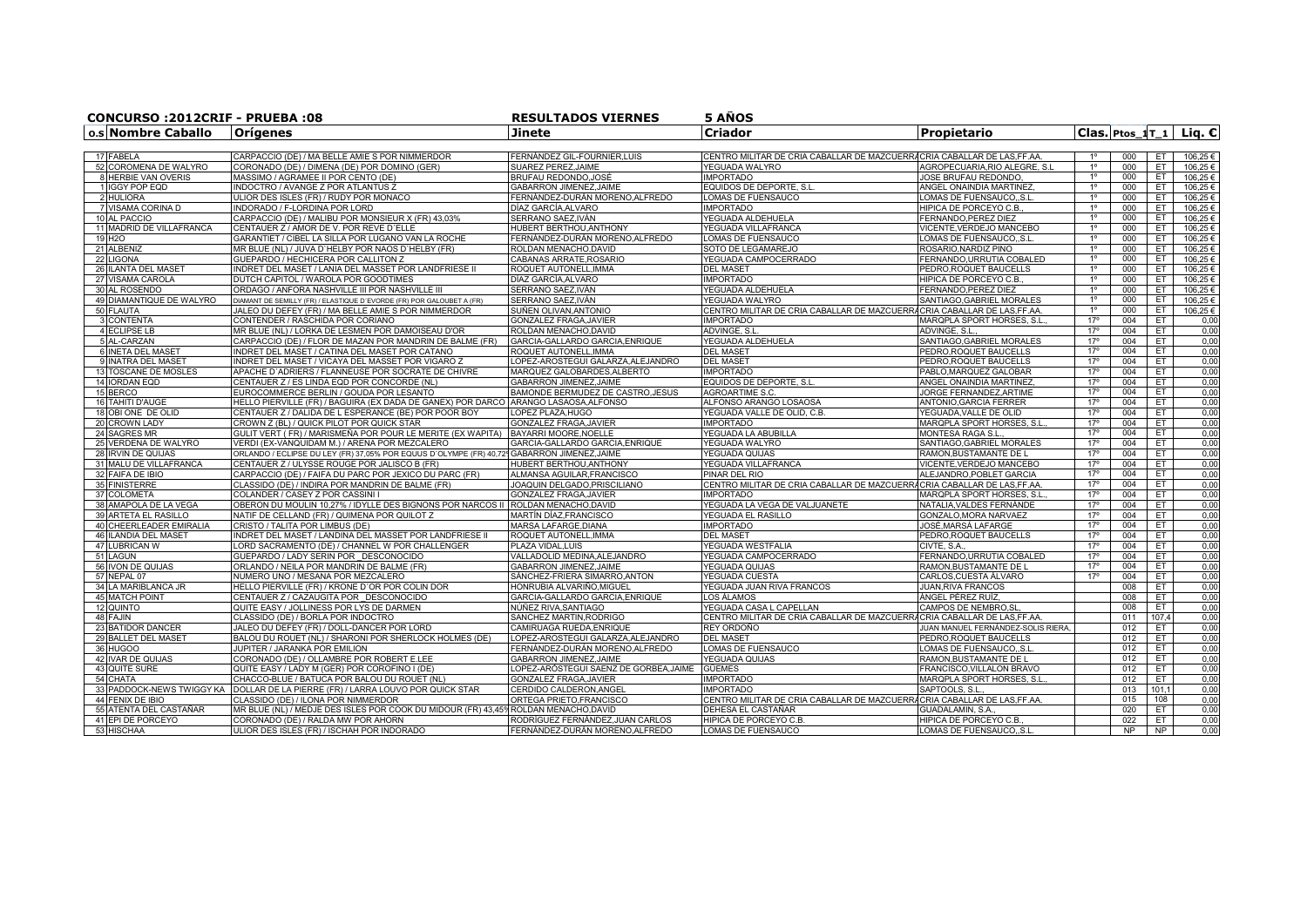| <b>CONCURSO :2012CRIF - PRUEBA :09</b> |                                                                                                 | 6 AÑOS                                 |                                                                                                                |                                                |                                            |      |             |            |            |     |        |
|----------------------------------------|-------------------------------------------------------------------------------------------------|----------------------------------------|----------------------------------------------------------------------------------------------------------------|------------------------------------------------|--------------------------------------------|------|-------------|------------|------------|-----|--------|
| <b>O.S Nombre Caballo</b>              | <b>Orígenes</b>                                                                                 | <b>Jinete</b>                          | <b>Criador</b>                                                                                                 | Propietario                                    | Clas. Ptos_1 T_1  Ptos_2 T_2  Acum. Liq. C |      |             |            |            |     |        |
| 11 ALBATROS DE KATY                    | REGGI BOY / KATY POR KOLIBRI                                                                    | CORELL SANCHO, EUGENIO                 | EUGENIO COREL                                                                                                  | EUGENIO, CORELL SANCHO                         |                                            | 000  | ET          | 000        | ET         | 000 | 275,00 |
| 14 FSTELA DE IBIO                      |                                                                                                 |                                        |                                                                                                                |                                                | $1^{\circ}$                                | 000  | ET.         | 000        | ET.        | 000 | 275.00 |
|                                        | CARPACCIO (DE) / MA BELLE AMIE S POR NIMMERDOR                                                  |                                        | QUEIPO DE LLANO ALVAREZ DE TOLEDO.JUAICENTRO MILITAR DE CRIA CABALLAR DE MAZCUERRASICRIA CABALLAR DE LAS.FF.AA |                                                |                                            | 000  | ET          | 000        | ET         | 000 |        |
| 6 ESPINOSA                             | DARCO / INDIRA POR MANDRIN DE BALME (FR)                                                        | FERNÁNDEZ GIL-FOURNIER.LUIS            | CENTRO MILITAR DE CRIA CABALLAR DE MAZCUERRAS CRIA CABALLAR DE LAS.FF.AA                                       |                                                | $4^{\circ}$                                | 000  | ET.         | 004        | ET.        | 004 | 275,00 |
| <b>GI ORIA</b>                         | NAGANO (NL) / WENDOLIEN POR DARCO                                                               | PEREZ ALVAREZ.BENJAMÍN                 | <b>IMPORTADO</b>                                                                                               | MARIO.SUAREZ JUNQUERA                          | $4^\circ$                                  | 004  | ET          | 000        | ET         | 004 | 154,17 |
| <b>ESTOPA</b>                          | COLTAIRE Z (DE) / PEBBLES POR ABDULLAH                                                          | <b>GARRIDO MARTÍN.VICENTE</b>          | VALLESGUEVA                                                                                                    | MONTE SAN CRISTOBAL,, S.L                      |                                            |      |             |            |            |     | 154,17 |
| VALDELAMADRE ALWAYS FIRST              | CARPACCIO (DE) / LIRA POR MANDRIN DE BALME (FR)                                                 | ALONSO BENITO.CARLA                    | YEGUADA VALDELAMADRE                                                                                           | CIBER PISUERGA, S.L.                           | $4^{\circ}$                                | 000  | ET.         | 004        | ET         | 004 | 154.17 |
| <b>5 IBAR DEL MASET</b>                | INDRET DEL MASET / QUELMA DEL MASSET POR QUINCY Z (EX OMNISTIROQUET AUTONELL.IMMA               |                                        | <b>DEL MASET</b>                                                                                               | PEDRO.ROQUET BAUCELLS                          | $4^{\circ}$                                | 004  | ET.         | 000        | ET.        | 004 | 154.17 |
| 20 VISAMA PARSIFAL                     | LANCER II / POTRO'S LOVERS POR ELVIS AMOR                                                       | DÍAZ GARCÍA. ÁLVARO                    | JOSE MANUEL BUZNEGO VEGA                                                                                       | HIPICA DE PORCEYO C.B.                         | $4^\circ$                                  | 004  | ET          | 000        | ET         | 004 | 154.17 |
| 27 LUTER DE VILLAFRANCA                | RUBYNEA (DE) / BYZANCE DU ROZEL (FR) POR QUAT'SOUS                                              | <b>IUBERT BERTHOU.ANTHONY</b>          | YEGUADA VILLAFRANCA                                                                                            | VICENTE.VERDEJO MANCEBO                        | $4^{\circ}$                                | 004  | ET          | 000        | ET.        | 004 | 154.17 |
| 29 CORLANDA H                          | CENTAUER Z / VIÑON HORLANDE POR CORLAND                                                         | GABARRON JIMENEZ.JAIME                 | JAIME GABARRON DIAZ                                                                                            | JAIME GABARRON DIAZ,                           | $10^{\circ}$                               | 005  | 92,6        | 000        | ET         | 005 | 50.00  |
| <b>KELLOGS</b>                         | GUEPARDO / HECHICERA POR CALLITON Z                                                             | <b>JRRUTIA COBALEDA,FERNANDO</b>       | YEGUADA CAMPOCERRADO                                                                                           | FERNANDO, URRUTIA COBALED                      | 11°                                        | 004  | ET.         | 004        | ET.        | 008 |        |
| <b>HOLA BERLIN EQD</b>                 | EUROCOMMERCE BERLIN / AVANGE Z POR ATLANTUS Z                                                   | <b>MALDONADO MAESTRE.PATRICIO</b>      | EQUIDOS DE DEPORTE, S.L                                                                                        | ANGEL ONAINDIA MARTINEZ                        | 11°                                        | 008  | ET          | 000        | ET         | 008 |        |
| 0 GILDA DE SAUCO                       | ULIOR DES ISLES (FR) / EFFANY POR FEINSCHNITT I                                                 | ARANGO LASAOSA,ASÍS                    | OMAS DE FUENSAUCO                                                                                              | ASIS.ARANGO LASAOSA                            | 11°                                        | 004  | ET          | 004        | ET.        | 008 |        |
| 17 CASIOPEIA                           | CENTAUER Z / JOLLINESS POR LYS DE DARMEN                                                        | NÚÑEZ RIVA.SANTIAGO                    | YEGUADA CASA L CAPELLAN                                                                                        | CAMPOS DE NEMBRO.SI                            | 11°                                        | 004  | ET.         | 004        | ET.        | 008 |        |
| 23 COQUALA                             | COBRA / QUOALA Z POR QUICK STAR                                                                 | FERNANDEZ ANDRADE.MARTA                | YEGUADA WALYRO                                                                                                 | LA FINCA EXPLOTACION.AGROPECUARIA              | 11°                                        | 004  | ET          | 004        | ET         | 008 |        |
| 24 ARIFI                               | REGGI BOY / JOYA DE LA CORONA (FR) POR QUALISCO III (FR)                                        | ZULETA Y ALEJANDRO.FELIPE              | SANTOS FERNANDEZ MELENDI                                                                                       | S.A.R. D <sup>®</sup> ELENA DE.BORBON Y GRECIA | $11^{\circ}$                               | 000  | ET.         | 008        | ET.        | 008 |        |
| 28 GABANA DE SAUCO                     | ULIOR DES ISLES (FR) / AND YOU POR DESCONOCIDO                                                  | FERNÁNDEZ-DURÁN MORENO.ALFREDO         | OMAS DE FUENSAUCO                                                                                              | OMAS DE FUENSAUCO, S.L                         | 11°                                        | 000  | ET.         | 008        | ET.        | 008 |        |
| 25 PADDOCK-NEWS EGEO DEL ARA           | CARPACCIO (DE) / ESCALE DU CASTEL (FR) POR QUOUGLOF ROUGE                                       | CERDIDO CALDERON.ANGEL                 | S.A.R. Dª ELENA DE BORBON Y GRECIA                                                                             | ANGEL, CERDIDO GASTESI                         | $18^{\circ}$                               | 005  | 93,09       | 008        | ET         | 013 |        |
| 13 GALETO YAR                          | NOLETTO DU REVERDY / ZAVERIT POR MOJITO (I.T.I.)                                                | SALGUERO REBOLLEDO.ALFONSO             | CLUB DE CAMPO HIPICO ARAGON                                                                                    | BENITO.CONDE GOMEZ                             | 19°                                        | 012  | ET.         | 004        | ET.        | 016 |        |
| 19 LADY GAGA                           | BALOU DU ROUET (NL) / LUCKY LADY POR LANTHAN (DE)                                               | MARSA LAFARGE, DIANA                   | <b>IMPORTADO</b>                                                                                               | JOSÉ.MARSÁ LAFARGE                             | 19°                                        | 004  | ET          | 012        | ET         | 016 |        |
| 12 INDARO 06                           | INDOCTRO / ANAI POR FEINSCHNITT I                                                               | VAZQUEZ AYMERICH,ALFONSO               | YEGUADA CUESTA                                                                                                 | CARLOS.CUESTA ÁLVARO                           | 21°                                        | 000  | ET.         | 019        | 101.4      | 019 |        |
| 26 CEPEDA                              | JEQUE DE OLID / QUICK LAND POR QUICK STAR                                                       | FERNÁNDEZ DE MESA MOYANO,JUAN LUIS     | VILLAHERMOSA                                                                                                   | Mª JOSE,MOYANO ALVAREZ                         | $22^{\circ}$                               | 018  | 96,56       | 005        | 91,09      | 023 |        |
| <b>CINTIA</b>                          | CASSINI I / LAPIRATA POR GRUNDYMAN                                                              | BAMONDE BERMUDEZ DE CASTRO.JESUS       | AGROARTIME S.C.                                                                                                | JORGE FERNANDEZ.ARTIME                         | 23°                                        | 008  | ET          | 016        | ET.        | 024 |        |
| 21 BRISA DANCER                        | CLASSIDO (DE) / DOLL-DANCER POR LORD                                                            | CAMIRUAGA RUEDA.ENRIQUE                | REY ORDOÑO                                                                                                     | JUAN MANUEL FERNÁNDEZ-SOLIS RIERA              | $24^{\circ}$                               | 017  | 92,30       | 009        | 092        | 026 |        |
| <b>IERON DE CASAVIEJA</b>              | INDOCTRO / LIEBRIA POR VOLTAIRE                                                                 | MALDONADO YSASI.JACOBO                 | YEGUADA CUESTA                                                                                                 | JOAQUIN.COBO PARADA                            | $25^{\circ}$                               | 016  | ET          | 017        | 94,98      | 033 |        |
| 18 CAPELLAN                            | CALVARO Z / KERLEN DU TER (FR) POR ELAN DE LA COUR                                              | RODRÍGUEZ FERNÁNDEZ.JUAN CARLOS        | YEGUADA CASA L CAPELLAN                                                                                        | CAMPOS DE NEMBRO.SI                            | $26^{\circ}$                               | 008  | ET          | 029        | 94,55      | 037 |        |
| <b>ISCARA DEL MASET</b>                | INDRET DEL MASET / UNINA-S POR QUICKFEUER VAN KOEKSHOF                                          | ROQUET AUTONELL.IMMA                   | DEL MASET                                                                                                      | PEDRO.ROQUET BAUCELLS                          | $27^{\circ}$                               | ELIM | ELIM        | 006        | 97,57      | 044 |        |
| 30 INSIDE DEL MASET                    | INDRET DEL MASET / MISIJGJE POR DARCO                                                           | ROQUET AUTONELL.IMMA                   | <b>DEL MASET</b>                                                                                               | PEDRO, ROQUET BAUCELLS                         | $28^{\circ}$                               | 008  | ET          | ELIM       | ELIM       | 057 |        |
| <b>HUSAR DE QUIJAS</b>                 | CLASSIDO (DE) / ECLIPSE DU LEY (FR) 37.05% POR EQUUS D'OLYMPE (FR) 40.72 MATOSSIAN OSORIO.JAIME |                                        | YEGUADA QUIJAS                                                                                                 | LENMOS ASESORES, S.L                           | 29°                                        | ELIM | <b>ELIM</b> | <b>RET</b> | <b>RET</b> | 087 |        |
| 22 CARPACCINA                          | CARPACCIO (DE) / ARUMBA POR LORD                                                                | BAMONDE BERMUDEZ DE CASTRO, JESUS      | AGROARTIME S.C.                                                                                                | JORGE FERNANDEZ, ARTIME                        |                                            | 017  | 91,35       | NP.        | NP         |     |        |
| 31 QUIEDAM DE SARO                     |                                                                                                 | LÓPEZ ARÓSTEGUI SAEZ DE GORBEA, JAVIER |                                                                                                                |                                                | FP                                         | 8 FP | ET          | <b>RET</b> | <b>RET</b> |     |        |